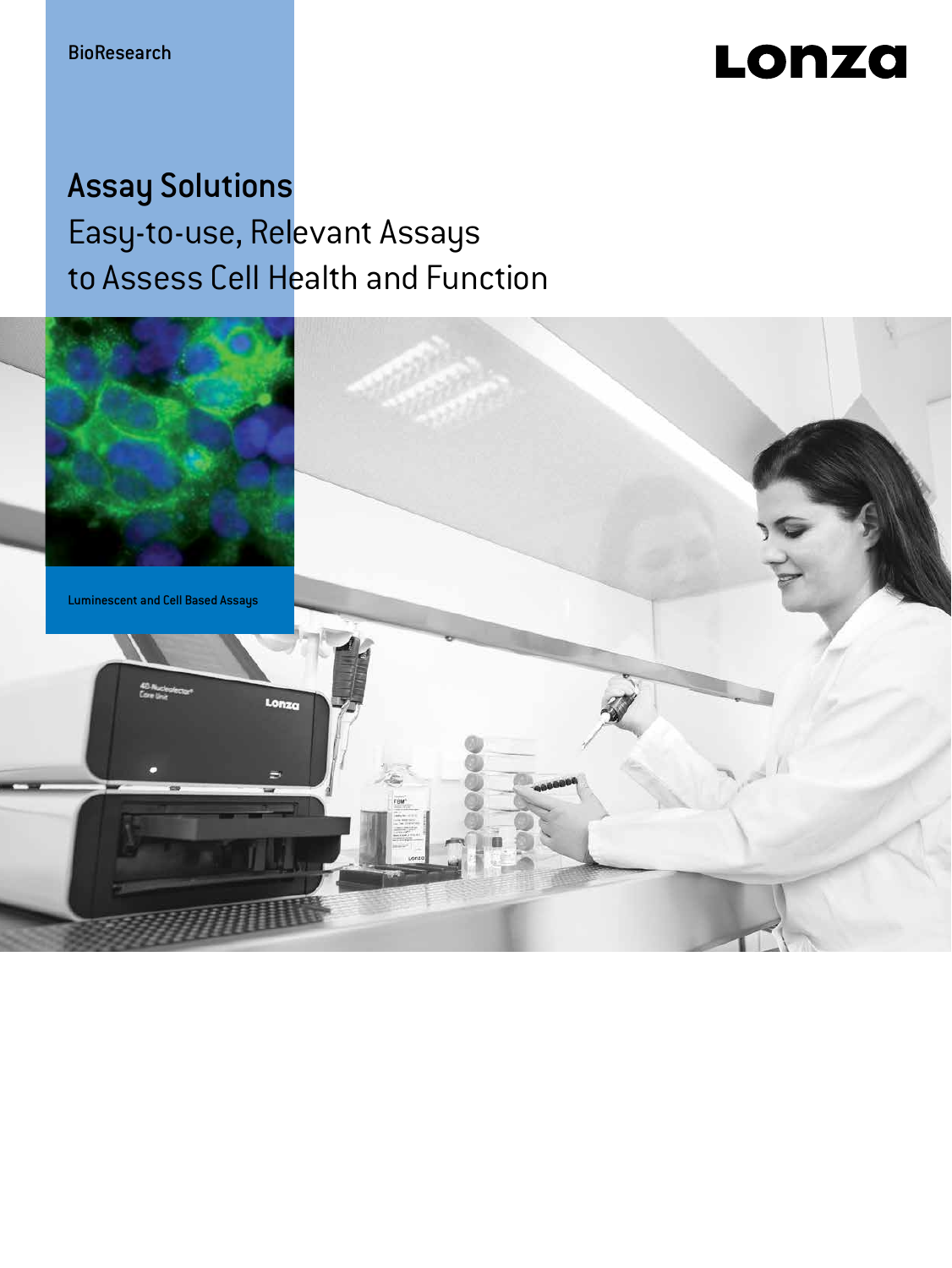### Assay Solutions

Lonza offers a range of biochemical, luminescent and cell-based assays that provide a wealth of information relating to your cells; from their state of health to the finest detail of their intracellular signaling mechanisms. These assays can become key tools in your pre-clinical drug discovery processes, from monitoring the quality of the cells you are using to target identification and validation, compound hit and safety screening.

The ViaLight™ Plus Cell Viability Assay is designed to deliver a high, stable luminescent signal for an extended period of time for greater experimental design flexibility. The ToxiLight™ BioAssay Kit is a bioluminescent, non-destructive cytolysis assay kit designed to measure the release of the enzyme adenylate kinase (AK) from damaged cells. For fat and bone-like cells, we provide a distinct range of assay tools to measure lipid accumulation, lipolysis, and bone resorption or mineralization.

Adipocytes, MSCs, and ADSCs can have lipid metabolism measured with AdipoRed™ Adipogenesis Assay Reagent and AdipoLyze™ Lipolysis Assay. Bone cells like osteoclasts and osteoblasts, and even differentiated MSCs and ADSCs can have bone remodeling measured with OsteoAssay™ Human Bone Plate, OsteoLyse™ Bone Resorption Assay Kit and OsteoImage™ Bone Mineralization Assay. All of these assays will support both primary cells and related cell lines.

### **Contents**

### Luminescent Bioassays 3–4

ViaLight™ – Measure Cell Proliferation and Cytotoxicity ToxiLight™ – Non-Destructively Check Cytotoxic Compound Effects PDELight™ – HTS Phosphodiesterase Assay PPiLight™ – Inorganic Pyrophosphate Assay

### Cell Type and Enzyme Specific Assays 4–7

AdipoRed™ – Adipogenesis Assay Reagent AdipoLyze™ – Lipolysis Assay OsteoAssay™ – Human Bone Plate OsteoLyse™ – Bone Resorption Assay Kit (Human Collagen) OsteoImage™ – Bone Mineralization Assay

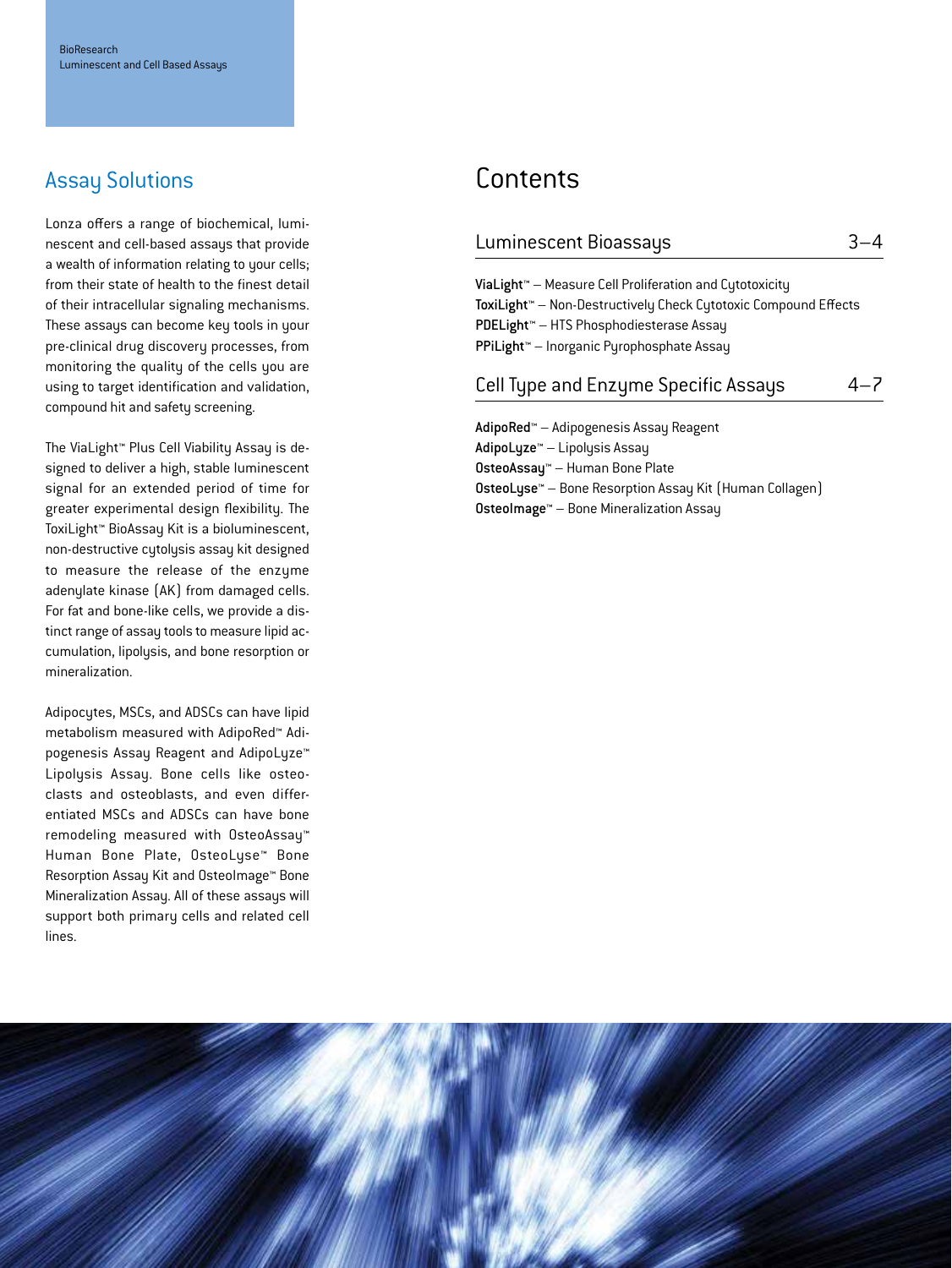### Luminescent Bioassays

### ViaLight™ Plus

### Measure Cell Proliferation and Cytotoxicity

- Uses bioluminescent detection of cellular ATP as a measure of viability
- Designed to deliver a high, stable luminescent signal for an extended period of time for greater experimental design flexibility

#### Benefits

Fast: Results from a 96-well plate can be processed and analyzed in <15 minutes

Sensitive: Detect as few as ten cells allowing lower seeding densities and more assays

Convenient: Simple, no-shake protocol for easy and scalable automation – add two reagents directly to your culture well and read luminescence

Flexible: Dynamic range of five decades with both adherent or suspension cell cultures, can be run on a variety of luminometers or scintillation counters

Safe: No radioactivity or toxic components required

#### EC 50 Data Generated Using ViaLight Plus Shows Consistency Over Time Identify Dose-dependent Activities in Cells



HepG2 cells were incubated with the alkylating agent Mitomycin C for 48 hours and the assayed using ViaLight™ Plus. The experimental values are the mean of eight replicant samples read every hour over a 5 hour period. The EC values remain consistent over the 5 hour read period.

#### Ordering Information

| Cat. No. | <b>Description</b>                                                                     | <b>Size</b>                           |
|----------|----------------------------------------------------------------------------------------|---------------------------------------|
| LT07-221 | ViaLight <sup>*</sup> Plus Cell Proliferation and Cytotoxity 500 tests<br>BioAssay Kit |                                       |
| LT07-121 | ViaLight™ Plus Cell Proliferation and Cutotoxity<br>BioAssay Kit                       | $1.000$ tests                         |
| LT07-321 | ViaLight™ Plus Cell Proliferation and Cytotoxity<br>BioAssay Kit                       | 10.000 tests                          |
| LT17-221 | ViaLight <sup>*</sup> Plus Cell Proliferation and Cutotoxity<br>BioAssay Kit           | 500 tests<br>(with 5 white TC plates) |
| LT17-517 | ViaLight <sup>™</sup> 100% Lysis Control Set [sold<br>separatelu)                      | 10 ml (200 tests)                     |

### ToxiLight™

#### Non-Destructive Cytotoxicity Bioassay Kit

- Designed to measure the leakage of adenylate kinase (AK) from damaged cells
- AK catalyzes the conversion of ADP to ATP which is then measured using a bioluminescent reaction.

#### **Benefits**

Highly sensitive: As few as 10 cells, due to the cyclic nature of the AK reaction

Non-destructive: Eliminating the need to lyse, cytotoxicity can be monitored from a sample of supernatant

Simple: Addition of a single reagent directly to your cells or supernatant

Fast: Results from a 96-well plate can be processed and analyzed in <10 minutes

Flexible: Supernatants can be frozen with no loss of AK activity (for long-term studies)



Comparison of ViaLight™ Plus and ToxiLight™ Kits using HUVECs dosed with camptothecin. The ATP levels indicated by the ViaLight™ Plus RLUs reduce steadily in a dose-dependent manner. At the lower drug doses, the AK released from the cells is relatively low compared with that of the control, only increasing dramatically at the highest drug doses.

#### Ordering Information

| Cat. No.  | <b>Description</b>                                           | Size                                  |
|-----------|--------------------------------------------------------------|---------------------------------------|
| LT07-217  | ToxiLight™ Non-destrucitve Cutotoxitu<br>BioAssay Kit        | 500 tests                             |
| LT07-1117 | ToxiLight™ Non-destrucitve Cutotoxitu<br><b>BioAssay Kit</b> | $1.000$ tests                         |
| LT07-117  | ToxiLight™ Non-destrucitve Cutotoxitu<br><b>BioAssay Kit</b> | 500 tests<br>(with 5 white TC plates) |

[www.lonza.com/vialight](http://www.lonza.com/vialight) [www.lonza.com/toxilight](http://www.lonza.com/toxilight)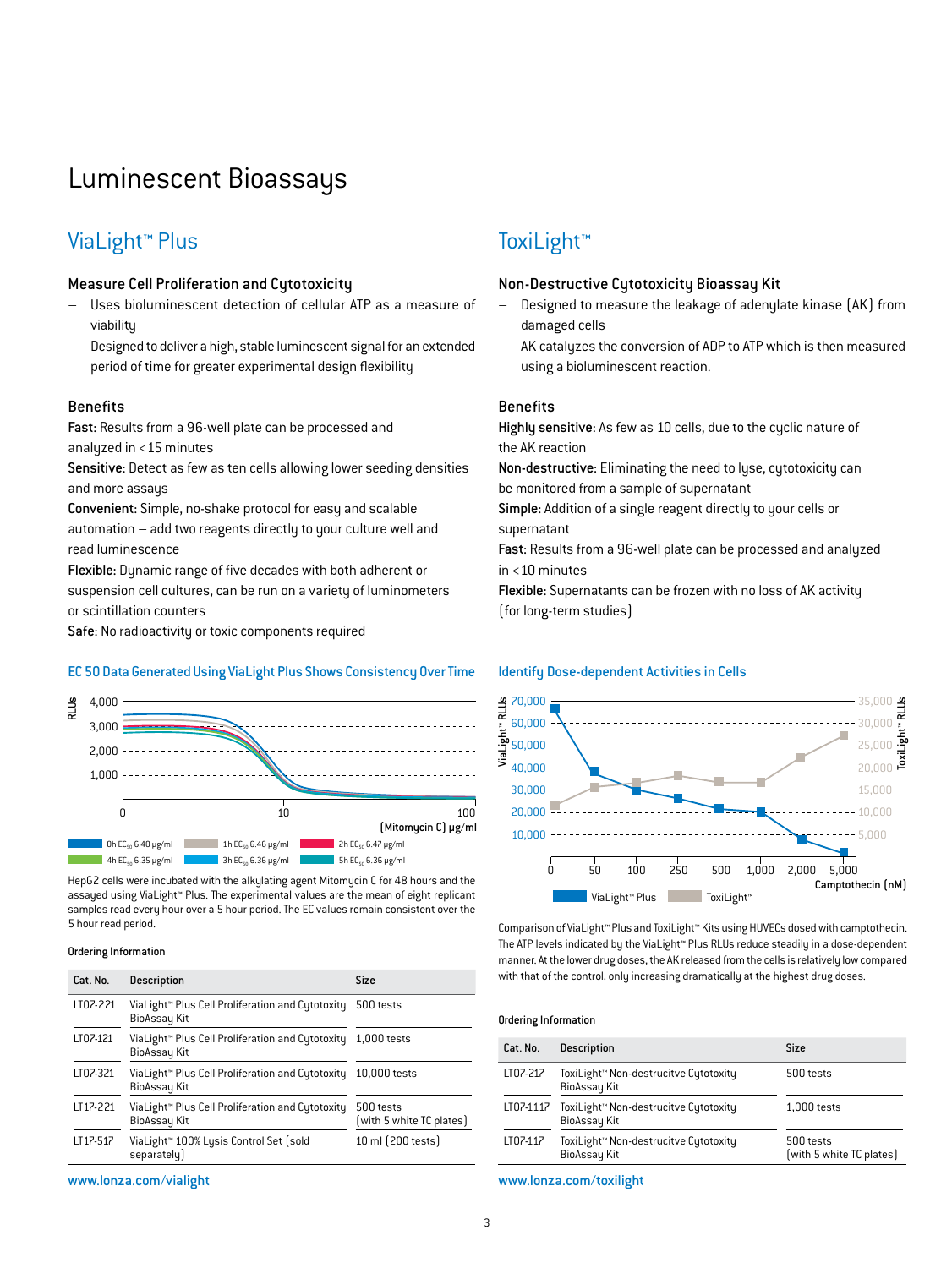## Cell Function Assays

### PDELight™

### High-throughput Screening Phosphodiesterase Assay

- Luminescent assay to identify inhibitors of phosphodiesterase activity
- Luciferase-based system quantifies AMP produced from the hydrolysis of cyclic AMP by phosphodiesterases

### Benefits

Simple: Only one reagent to add

Generic: The same assay can be used for all cAMP dependent phosphodiesterases

Fast: Complete a 384-well plate in less than 3 minutes Versatile: Scalable to 96-, 384-, or 1536-well formats

### PPiLight™

### Inorganic Pyrophosphate Assay

- Non-radioactive bioluminescent assay for the detection of inorganic pyrophosphate (PPi)
- In the presence of PPi, the conversion of AMP to ATP is catalyzed. Luciferase produces light from the newly formed ATP.

### **Benefits**

Fast: Measure enzyme activity via pyrophosphate production in 1 hour

Simple: 2-step luminescent assay; no radioactive substrates, beads, or antibodies required

Wide detection range: Linear range from 0.02 μM to 10 μM PPi Sensitive: Down to 0.02 μM

Versatile: Scalable to 96-, 384-, and 1586-well formats

### AdipoRed™ Assay Reagent

### Quantify Intracellular Lipid Accumulation

- Assess the effect of compounds on the differentiation of preadipocytes or lipid utilization in mature adipocytes
- AdipoRed™ Assay Reagent specifically partitions into the fat droplets of differentiated adipocytes and fluoresces at 572 nm

### **Benefits**

Convenient: Simply replace cell culture medium with PBS, add AdipoRed™ Reagent and read in a standard fluorimeter Fast: Process an entire 96-well plate in as little as 20 minutes. Much faster and easier than Northern and Western blots Effective: Provides objective high-throughput measurement of the accumulation of intracellular triglycerides with high signal-to-noise ratios

Sensitive: More sensitive than other methods, such as the Oil Red O assay

### Inhibition Of Adipocyte Differentiation Assayed With AdipoRed™ Assay Reagent



Poietics™ Primary Human Preadipocytes were induced to differentiate in the presence of TNFα, Mifepristone or no inhibitor. Lipid accumulation was assayed after 4 days in culture.

| Cat. No. | Description                                              | Size      |
|----------|----------------------------------------------------------|-----------|
|          | LT07-600 PDELight <sup>*</sup> HTS cAMP Phospodiesterase | 500 tests |
|          | LT07-610 PPiLight™ Inorganic Pryophosphate Assay         | 500 tests |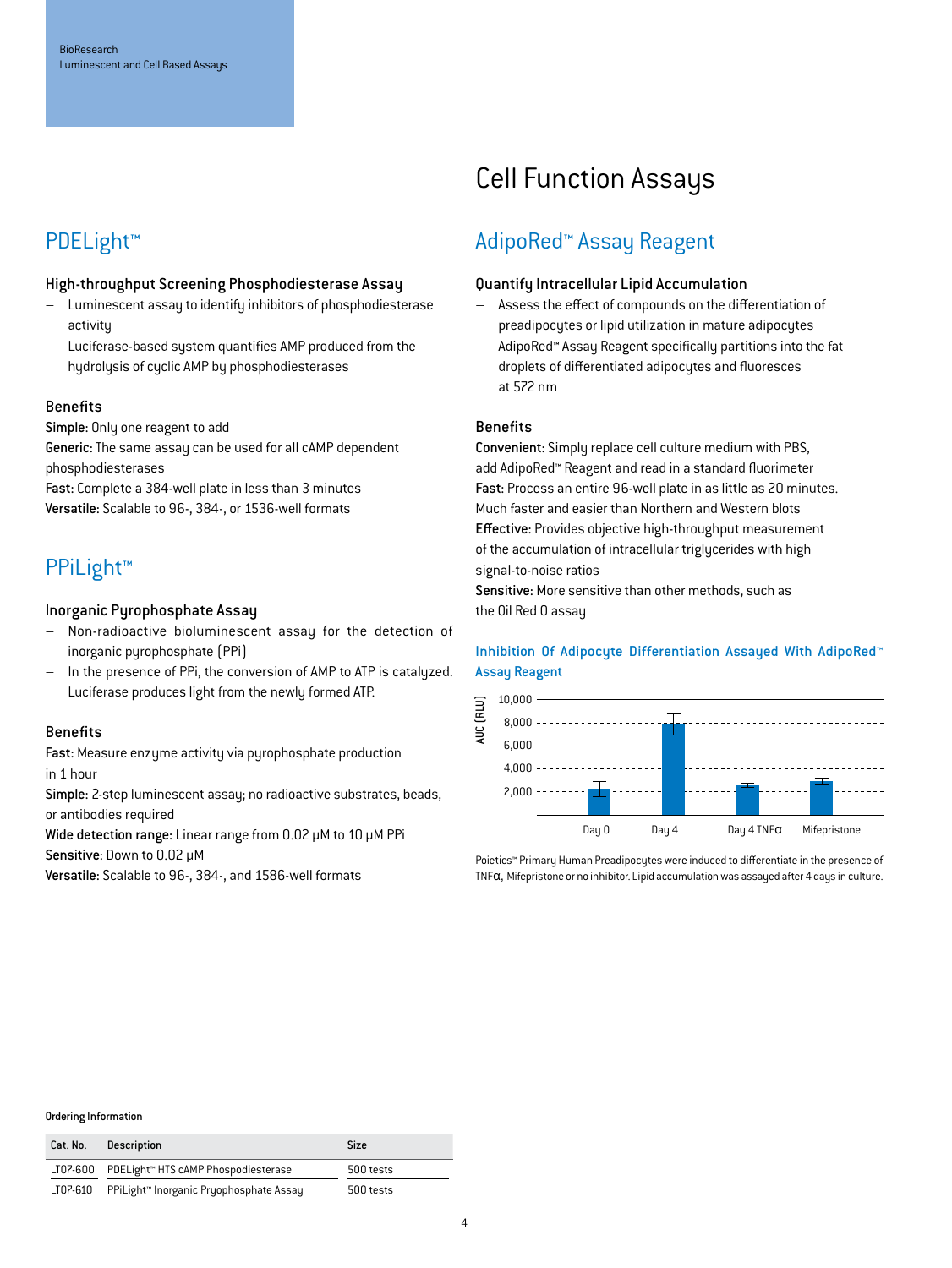### AdipoLyze™

### Lipolysis Detection Assay

- Fluorescently detect small quantities of glycerol in cells undergoing lipolysis
- Quantitate *in vitro* lipolysis of adipogenic cell lines as well as primary cells of both subcutaneous and visceral origin

### Benefits

Fast: Completed in < 2 hours

Sensitive: Detects very low levels of glycerol (0.44 μM or 0.04 μg/ml) Versatile: For use in 96-well plate format, but scalable to 384-well

### Glycerol Released by Subcutaneous and Visceral Preadipocyte in PGM-2, Measured by AdipoLyze Lipolysis Detection AssayReagent



Poietics™ Human Subcutaneous and Visceral Preadipocytes (undiff & differentiated) treated with isoproterenol alone or with insulin. Lipolysis measured with AdipoLyze™ Assay Kit.



Differentiated visceral adipocytes stained with AdipoRed™ Assay Reagent.

| Cat. No. | Description                          | Size               |
|----------|--------------------------------------|--------------------|
| PT-7009  | AdipoRed™ Assay Reagent              | $5\times4.0$ ml    |
| 00193339 | AdipoLyze™ Lipolysis Detection Assay | $1\times96$ -wells |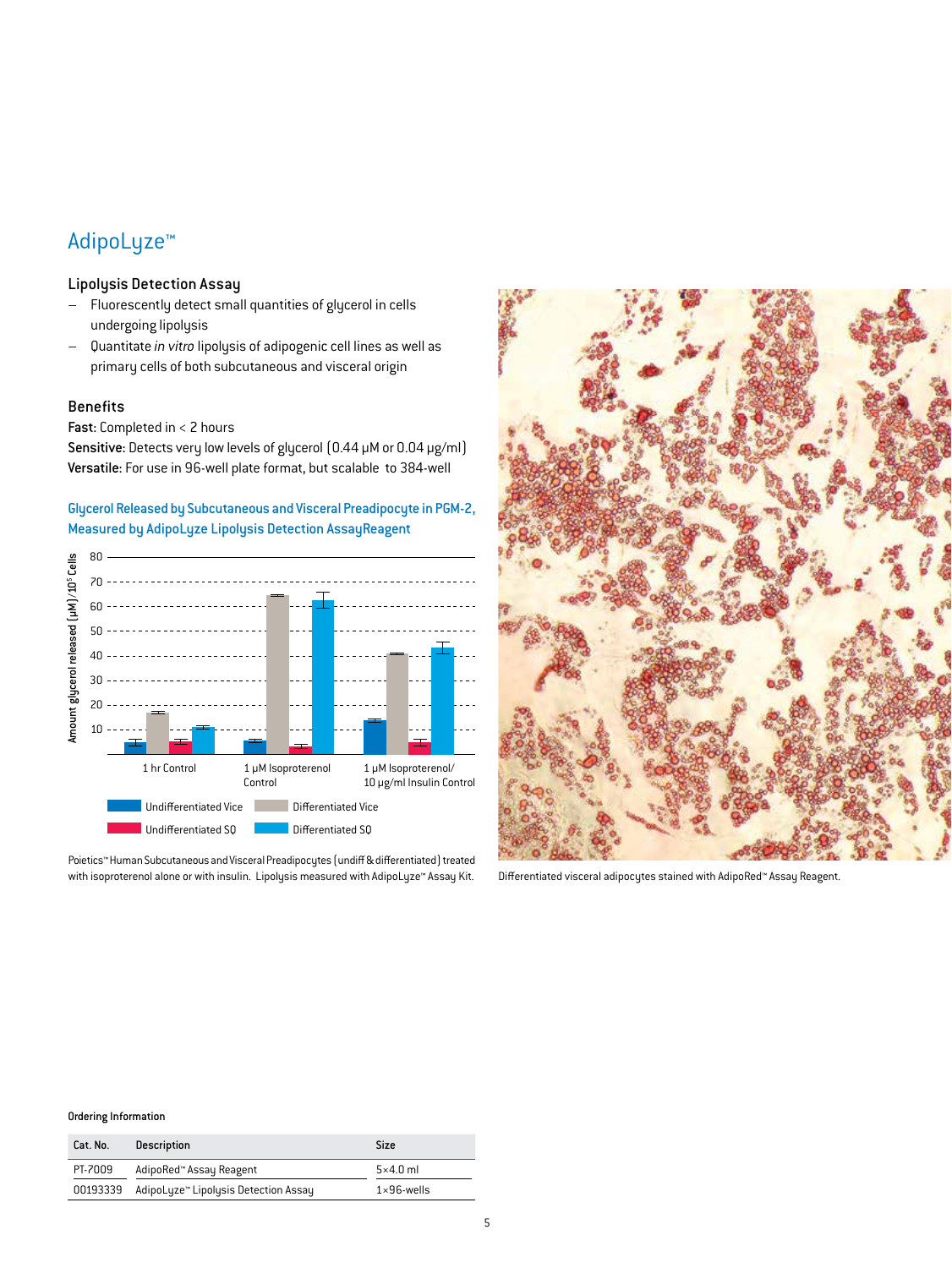### OsteoAssay™ Human Bone Plate

### Measure Osteoclastic Bone Resorption

- Thin layer of adherent human bone (chips) for the culture of primary human or non-human osteoclasts, osteoclast precursors, and immortalized cell lines
- Measure bone resorption and/or enzyme activity by sampling the cell culture supernatant

### Benefits

Convenient: Ready-to-use plates with human bone chips attached to the wells eliminates the need for dentine or animal bone slices Simple: Cells can be seeded onto the surface of the OsteoAssau™ Plate and used in traditional cell culture protocols Flexible: Can be used with a variety of cell types and

cell-based assays

Novel: Contains real human bone for more biologically relevant results

### OsteoLyse™ Assay Kit (Human Collagen)

#### Measure Bone Resorption in Minutes

- Measure *in vitro* osteoclast-mediated bone matrix resorption in a high-throughput format
- Kit includes a 96-well cell culture plate coated with europium-labeled human Type I collagen and a bottle of Fluorophore Releasing Agent
- Assay directly measures the release of europium-labeled collagen fragments (resorptive activity) into the osteoclast cell culture supernatant via time resolved fluorescence

### **Benefits**

Convenient: Human collagen is bound to wells in the plate eliminating the need to purchase bone matrices separately Easy-to-use: Cells can be seeded onto the surface of the OsteoLyse™ Plate and used in traditional cell culture protocols Homogeneous: Resorptive activity is easily measured by sampling the cell culture supernatant and counting via time-resolved fluorescence

### OsteoAssay™ Plate Is Superior To Dentine Slices



Comparison of primary human osteoclast function (*in vitro* bone resorption) grown on OsteoAssay™ Plate vs. dentine slices.

### Comparison of the TRAP Stain and the OsteoLyse™ Assay Kit in an Assay of Interferon  $\gamma$ -inhibition of Osteoclast Precursor Differentiation



Poietics™ Human OCP were differentiated on OsteoLyse™ Plate and assessed after 9 days for collagen peptide release using OsteoLyse™ Assay and or TRAP-positive multinucleated cells.

| Cat. No. | Description                          | Size     |
|----------|--------------------------------------|----------|
| PA-1500  | OsteoLyse™ Assay Kit (HumanCollagen) | 96-wells |
| PA-1000  | OsteoAssay™ Human Bone Plate         | 96-wells |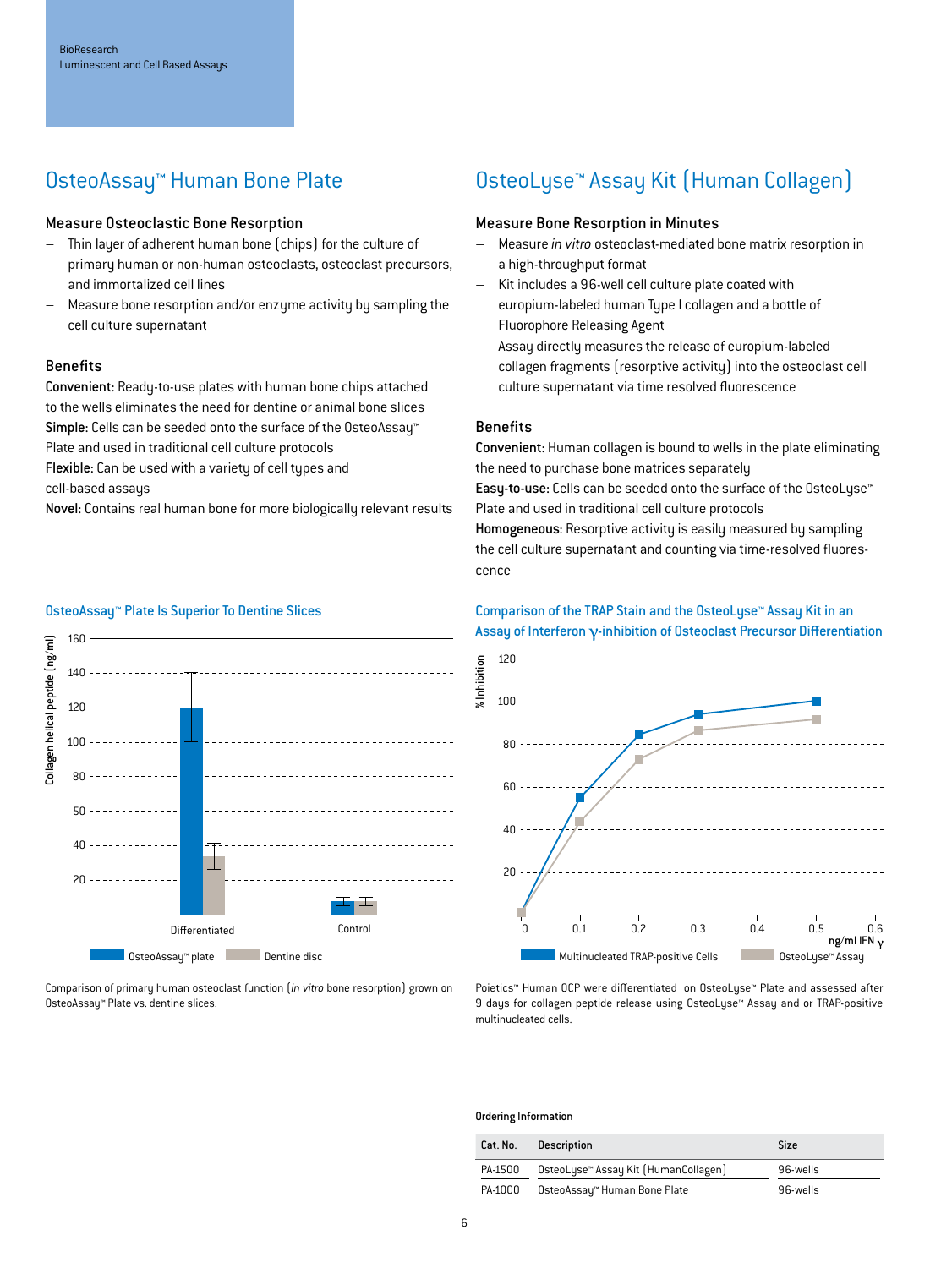### OsteoImage™ Mineralization Assay

### Rapid Fluorescent Bone Mineralization Assay

- Quantitate *in vitro* mineralization by osteogenic stem cells, primary osteoblasts, and osteoblast-like cell lines
- Based on specific binding of the fluorescent OsteoImage™ Staining Reagent to the hydroxyapatite portion of bone-like nodules deposited by cells

### Benefits

Novel: Measures hydroxyapatite, similar to real bone Quick: Completed in less than 90 minutes with no tedious extractions for quantitation Sensitive: Detects time-dependent increases in mineralization in differentiating cells Scalable: From 6-well up to 96-well plates



#### Works with Stem Cell. Primary Cells, and Cell Lines

Osteoblast cell lines, Clonetics™ NHOst – Normal Human Osteoblasts and osteoblastdifferentiated Poietics™ hMSC Human Mesenchymal Stem Cells were evaluated for mineralization with the Osteolmage™ Mineralization Assay on a 96-well plate reader.



Detects Mineralization With Time

NHOst – Normal Human Osteoblasts were seeded at 3,200 cells/well in a 96-well plate. Cells were cultured as undifferentiated control cells or with differentiation factors. Mineralization was quantitated on a plate reader after staining with the Osteolmage™ Assay on days 7, 14 and 21

| Cat. No. Description                     | Size               |
|------------------------------------------|--------------------|
| PA-1503 Osteolmage™ Mineralization Assay | $5\times96$ -wells |